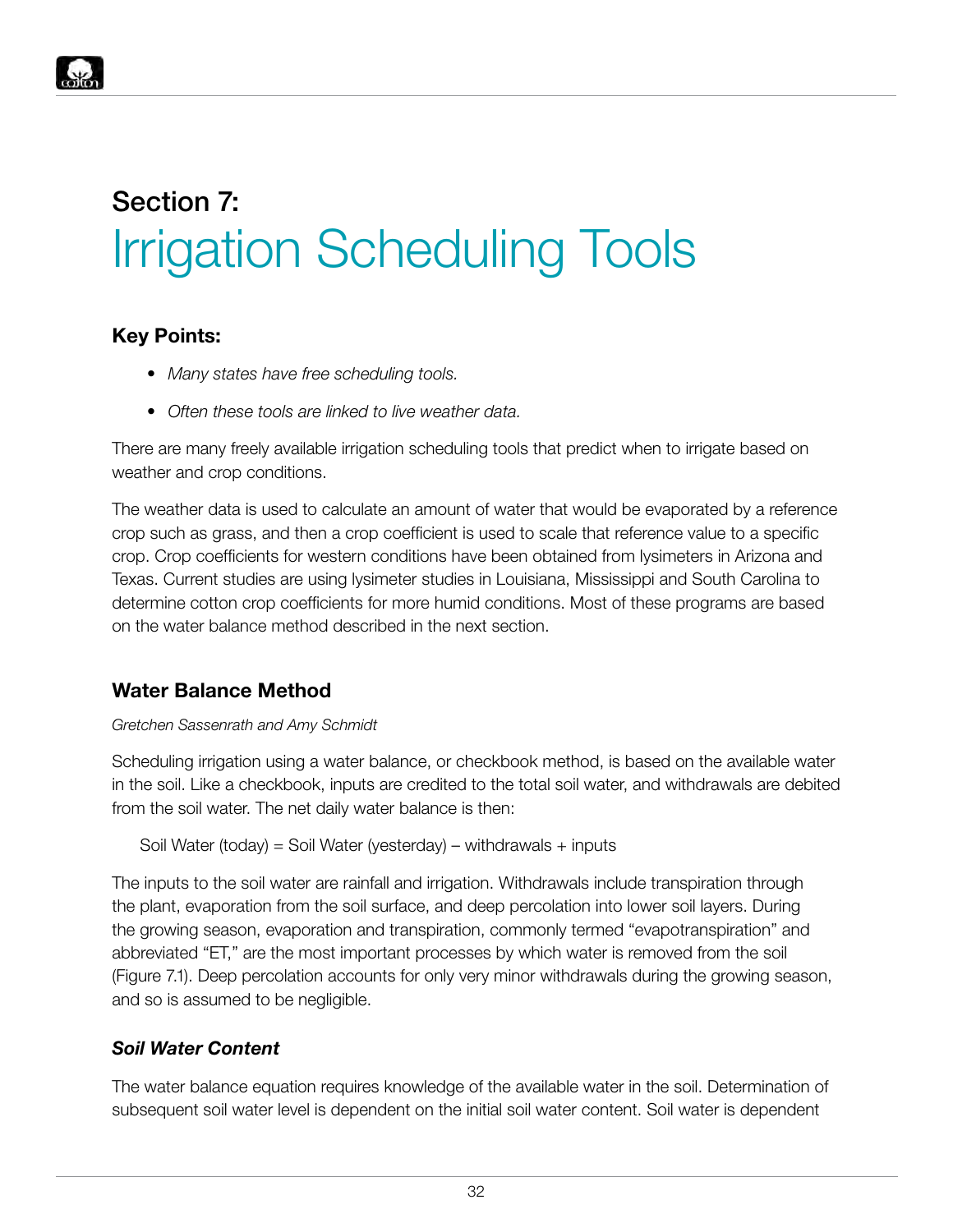



*Figure 7.1 – Loss of water from a crop field during the growing season results primarily from evaporation from the soil surface, and transpiration through the plant leaves. These processes are termed "evapotranspiration" and commonly abbreviated "ET."*

on the texture of the soil. Sandy soil has larger particles and pores that hold the water less tightly, reducing the soil available to plants. Conversely, clay soils have many, very small pores. The clay particles bind the soil water more tightly. While clay soils hold more water than sandy soils, less of the water is available to the plant because of the tight binding. Loamy soils have good pore space to hold moisture and do not bind the soil water tightly enough to prevent plants from extracting the water. These soils have more water available to the plant (Figure 7.2).



*Figure 7.2 – The water in the soil that is available to the plant changes with soil texture. Sandy soils and clay soils have less plant-available water than do loamy soils.*

The extent of soil drying is also dependent on soil texture. After a soaking rain, soil is saturated, meaning that all the pores between soil particles are filled with water. The saturated soil dries because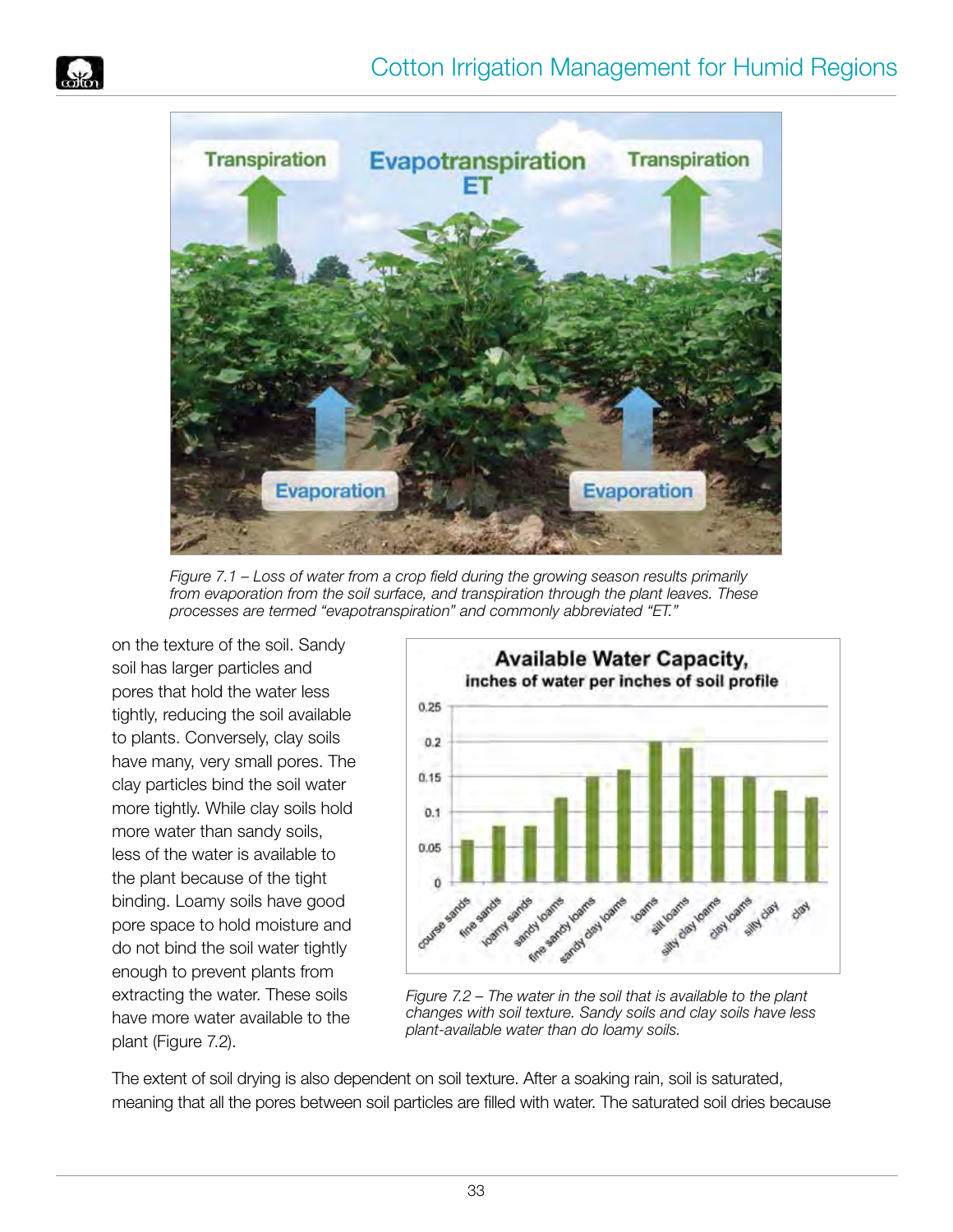

water percolates to lower depths and evaporates from the soil surface. Two to three days after saturation, soil is said to be at "field capacity." At this water content, the soil pores have a mix of air and water. The soil will continue to dry until it reaches a point termed the "permanent wilting capacity." At this level, the water remaining in the soil is no longer available to the plant, and the plants will wilt.

### **Maintaining Soil Water**

Irrigation scheduling is a method of maintaining soil water available to the plants in the range between field capacity and permanent wilting point. In the water balance approach, the initial soil moisture is estimated based on soil texture. The water in the soil is then tracked using the daily changes in water use and water inputs.

The inputs to the crop system can be accurately measured. Rainfall is measured using individual rain gauges in the field, or tipping bucket rain gauges on a weather station. Irrigation can be measured directly or estimated from the total amount of water applied over a given area. The outputs from the system are more difficult to measure exactly and are usually estimated.

#### **Estimating Crop Water Use**

Crop water use can be estimated in several ways. A standard method that has been developed estimates a reference evapotranspiration from weather parameters (Allen, et al., 1998). The reference ET is then converted to the crop ET using crop-specific coefficients. Alternatively, methods have been developed that estimate ET from curves developed from years of field measurements. These empirical methods can be quite accurate, but are specific for the location from which the data was collected.

## **The Mississippi Irrigation Scheduling Tool – MIST**

The Mississippi Irrigation Scheduling Tool relies on the most current scientific knowledge of crop water use to assist producers in making irrigation decisions. The system is designed to be easy to use and access. Rather than requiring the user to take readings in the field and input data, MIST automatically collects information from national and regional databases and continuously calculates crop water use. Information on soil hydrology and texture are downloaded from the Natural Resource and Conservation System, based on the spatial location of the fields. Field information can be input by the user, or downloaded automatically from information collected by FSA. Weather information is updated automatically from weather stations located throughout the state and maintained by the Delta Research and Extension Weather Center. Spatially accurate rainfall information is automatically downloaded from the National Weather Center gridded rainfall data, or can be input by the user if they so choose. To handle differences in field runoff, MIST uses the NRCS runoff equations. This gives a more accurate indication of within-field soil moisture following a rain event. No soil or plant measurements are required to run the scheduler. Automatically downloading information from these databases allows growers to use MIST, without requiring extensive data collection or input to the model.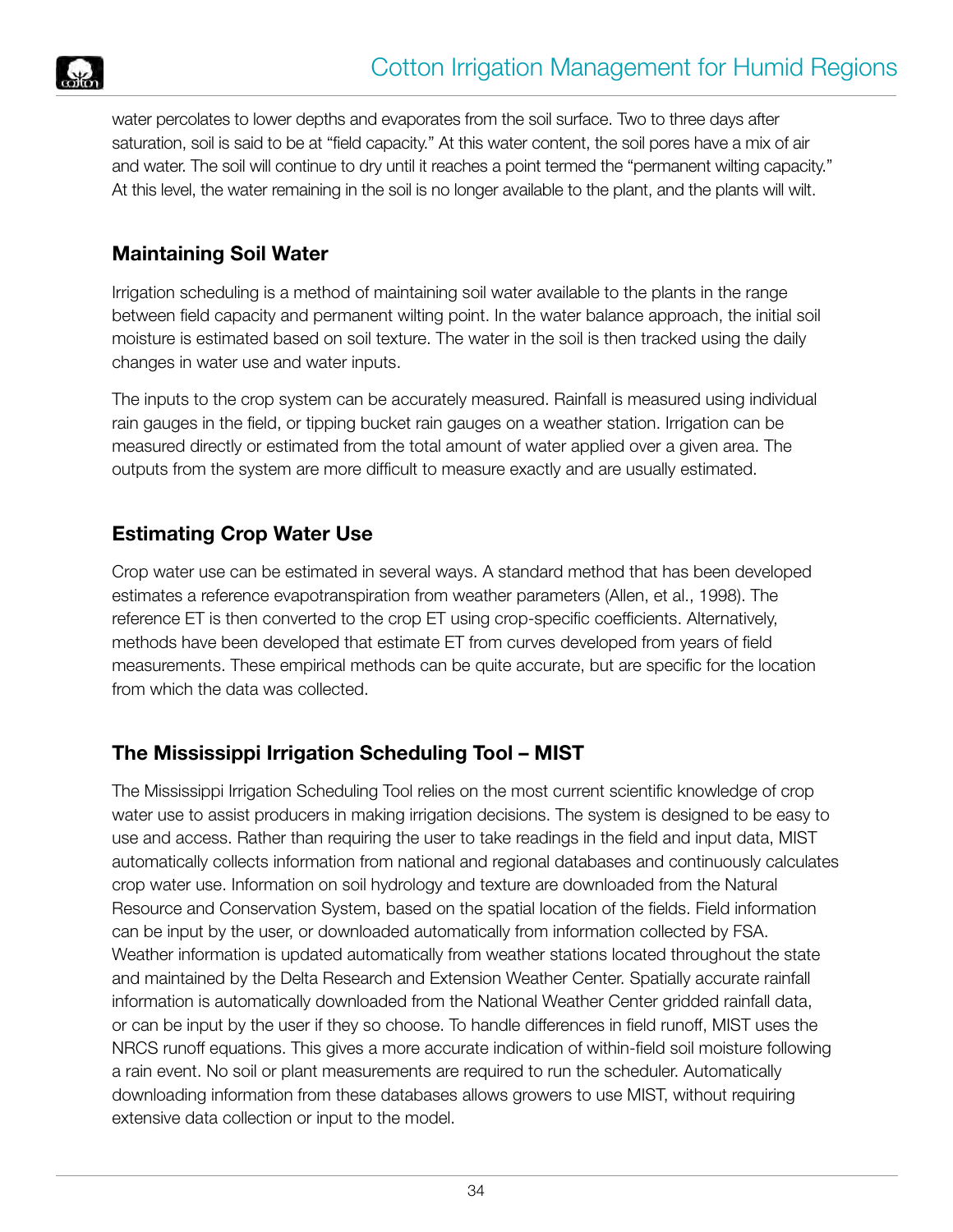With MIST, there are no programs to install or maintain. The program is accessed through the internet, and is available on several platforms, including smart phones, tablet computers, laptops, and desktop computers. This allows the user to determine crop water needs from any location, and instantly tell when a crop needs water. Using a daily time-step for calculations and weather updates allows a more accurate determination of soil available water. Use of a daily time step also allows calculations to determine future crop water needs over the next several days, allowing growers to better manage their water resources.

The user selects a minimum water deficit, based on their irrigation system capacity. MIST indicates when an irrigation is needed based on the soil type, weather conditions, and capacity of the irrigation system. A final output of water used is available at the end of the season, and can be used for reporting to NRCS and water management districts to document water conservation.



*Figure 7.3 – Screen capture of the Mississippi Irrigation Scheduling Tool, MIST. MIST uses a water balance approach to estimate when irrigation is required. The need for irrigation is indicated when the soil moisture falls below a level set by the user, based on their soil and irrigation system. Crop water use is calculated using the Modified Penman-Monteith equation and crop coefficients developed for Mid-South growing conditions.*

# **The MOIST Program (University of Tennessee)**

#### *Brian Leib*

Most water-balance, irrigation-scheduling programs function in a similar manner, but the means of data input and the representation of the output can be very different. The Management Of Irrigation Systems in Tennessee (MOIST) program from the University of Tennessee requires weekly input of rainfall and irrigation instead of daily data. This is easier for producers to maintain and thus keep track of the needed rainfall and irrigation amounts. The approach works fine for the more drought-tolerant row crops that are grown in the good water-holding soils of West Tennessee; however, weekly input may not be adequate for water-sensitive crops grown in low water-holding soils like sands.

MOIST also provides a graphical output in addition to a table format as shown at the bottom of Figure 7.4. The red diamonds represent weekly crop water use in inches and the pattern of increasing water use as the crop canopy expands and temperature/solar radiation increases is easily identified. During the dry period shown in mid July, cotton water use was calculated at 1.7 inches per week. The solid blue dots represent weekly rainfall and, up until the beginning of July, rainfall exceeded or nearly equaled crop water use, resulting in very little soil water depletion shown by the dashed black line. During this time, rainfall maintained soil water with only a 1.5 inch depletion of water below field capacity for this soil.

The soil represented here is a deep silt loam that can store 4.3 inches of readily available water as shown by the solid brown line labeled allowable depletion. It is not until mid – and late-July that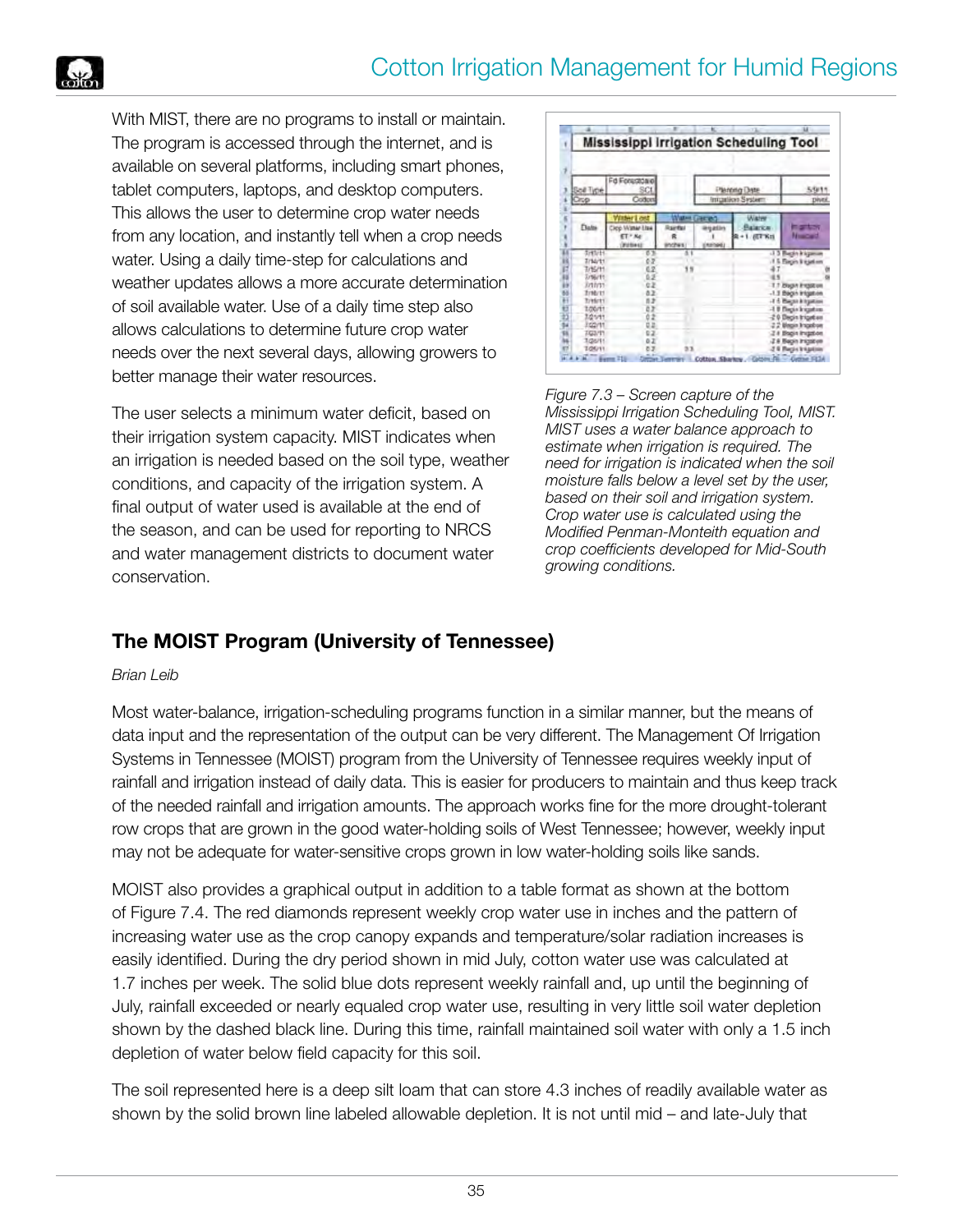

irrigation is required due to the lack of rain and the high cotton water use rates. Two inches of irrigation were applied at this time to maintain the soil water depletion at 1.5 inches. Irrigation plus rainfall is represented by the open blue squares. For center pivot irrigation in good water-holding soils, 1.5 inches of soil water depletion is a good target because center pivots are designed to keep up with crop water use and not to catch up or replenish the soil profile. Drip and furrow irrigation systems could allow depletion closer to the maximum allowable depletion because they may be designed to apply more water in a single irrigation event. At the present depletion of 1.5 inches, there is still enough soil storage capacity to capture a sizeable rainfall event and enough buffer to sustain the crop if the center pivot is not able to apply water for an extended period. The pink stars represent the predicted soil water depletion if no irrigation or rainfall occurs in the next one week and two weeks, respectively.

MOIST also provides a forecast type of output (upper portion of Figure 7.4) so that center pivot irrigators can have a plan of action once they update data into the program. In this example, the producer plans to apply 0.5 inches per revolution. If he wants to maintain his soil water depletion at around 1.5 inches, he would make 3 revolutions in the upcoming week if no rainfall occurs and 2 revolutions if 0.5 inches of rainfall occurred according to the columns on the left side of the page. If

he wants to increase the amount of soil water in the profile by 0.5 inches, he would have to operate continuously for the whole week if there was no rainfall and make 3 revolutions if 0.5 inches of rain occurred according to the column on the right side of the page. The amount of gain or loss in soil water can be adjusted according to the producer's management goals, but this forecast also shows that it is difficult to increase soil water with a center pivot system during the middle of a growing season. This forecast type of output allows a producer to schedule irrigation without having to go back to the MOIST program every time a rainfall or irrigation event occurs.

Water balance programs are great irrigation scheduling tools because they predict water use on a whole field basis and are not particular to one small location in a field when



a crop is adequately watered. A *Figure 7.4 – Output from the MOIST program.*